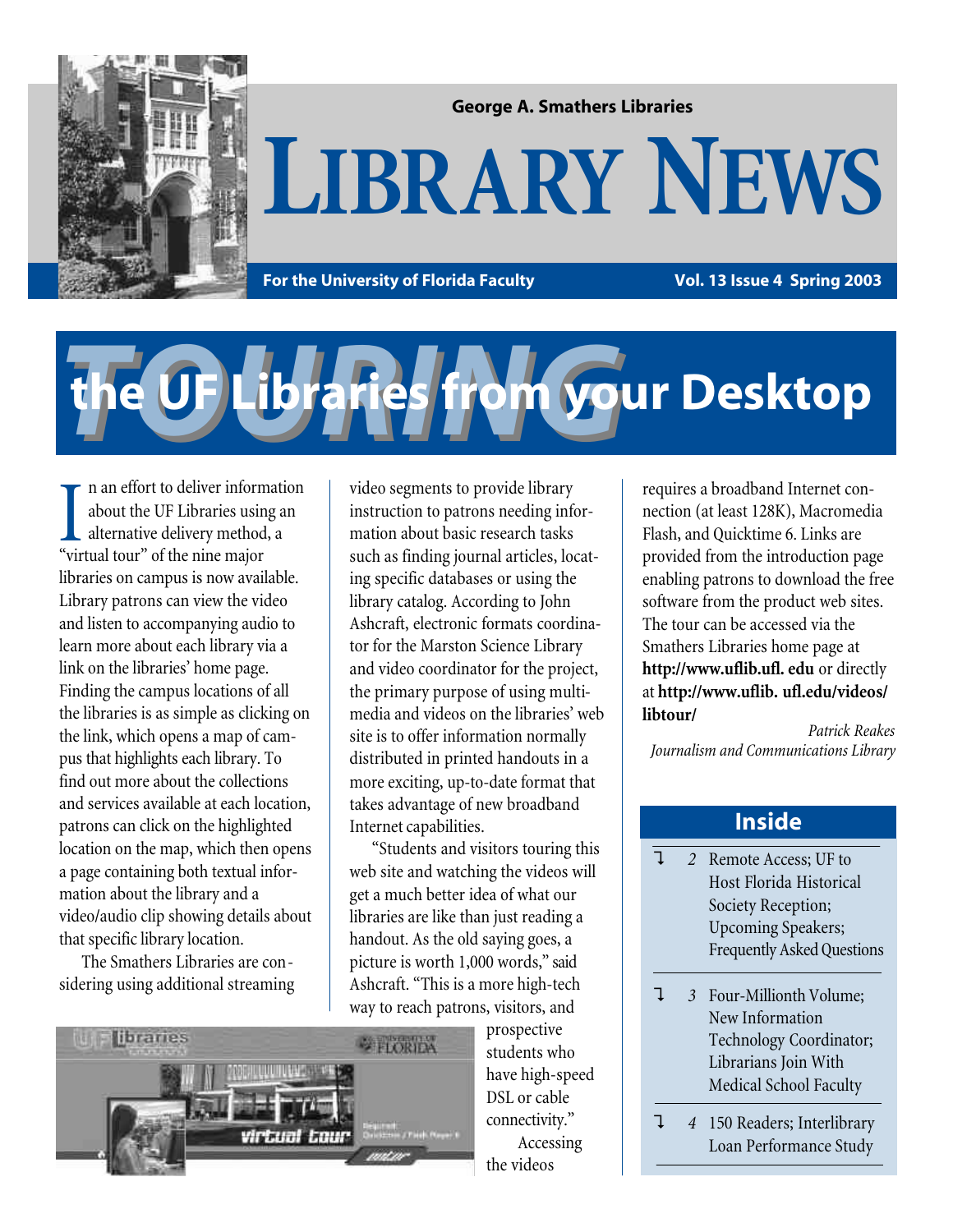## **Library Speakers**

**Tracks to the Promised Land: Selected Maps of the Holy Land RECEPTION** Sunday, April, 6, 4:00 p.m. in Smathers Library Special Collections exhibit area, second floor. **Dr. Mary Watt**, assistant professor of Italian at UF will present "Let him go up to Jerusalem: The Fine Art of Mapping Sacred Space."

#### **Colorblind Southern Jazz: Subverting**

**Jim Crow,** a concert-lecture presented by **Dr. Charles Joyner,** Burroughs Distinguished Professor of Southern History and Culture at Coastal Carolina University. Thursday, April 10, 4:30 p.m.; reception at 4:00. Chapel of the Incarnation, 1522 W. University Avenue. Both are free and open to the public.

## **Frequently Asked Questions**

**Q.** When will the libraries' shiny new online catalog be unveiled?

**A.** The installation of Aleph, our new library management system and online catalog, is well under way but has fallen a little behind schedule. Our current expectations are for an early July completion of the switch, which will be timed to minimize inconvenience to our patrons.

**Q.** I have some books checked out and am not finished with them yet. What do I need to do to renew them?

**A.** You do not need to do anything. Because of complications associated with our new identification numbers, the library has decided to globally renew all the items charged out by faculty that would have been due April 1 without requiring any activity on their part. The new due date will be October 1.

## **Remote Access to Library Resources**

With summer approaching it is important to remember that you do not need to lose contact with library resources while you are away from your office. The Remote Access link on our main page will take you to a web page that presents a number of options for connecting to library resources

(**http://www.uflib.ufl.edu/access.html**). These options include Gator Link Dial-Up (a free Internet Service Provider for local connections), Primary Proxy, Secondary Proxy and UF Virtual Private Network.

The newest option, Primary Proxy, was established In August 2002. Primary Proxy is an easy way to connect both locally and from out of town. Primary Proxy can be used with any Internet Service Provider and Web browser. This service uses either your activated 14-digit library number, or your GatorLink username/ password. Once connected you will be able to access databases, e-journals, e-books etc. from the links on the UF Libraries' Web Site.

For any option using your 14-digit library number (located beneath the barcode on your Gator 1 Card), it is important to make sure that this number has been activated in the UF Libraries. In particular, if you have recently received a replacement Gator 1 Card, the new library number is NOT automatically added to the library system. If you discover that your card is not activated, you can request activation at any library circulation desk or by using the online form at **http://www.uflib.ufl.edu/distreg.html**.

> *Cynthia Crosser Intern for Library West Reference*

## **Florida Historical Society Comes to Gainesville UF to host reception**

The Florida Historical Society will hold its 101st annual conference, "Crackers, Caballeros and Consumptives: 19th Century Florida," in Gainesville from Wednesday, May 21 through Sunday, May 25, 2003. Information on the conference program and registration can be found at: http://www.florida-historical-soc.org/. This year's Thursday night reception, a conference tradition, will be held in the Department of Special Collections on the second floor of Smathers Library (East). Sponsored by the Howe Society, the Department of History, and the University of Florida Sesquicentennial Committee, the reception also marks the opening of a new gallery exhibit, "Portraits of Florida: Selections from the P.K. Yonge Library of Florida History." Besides hors-d'euvres and refreshments, conference attendees will have a chance to tour the Research Room and to see displays of the Yonge Library's most treasured items, including a recently acquired Revolutionary War memoir and a never-before-seen manuscript by John Lee Williams – the unpublished second edition of his classic work "Territory of Florida" (1837). Please make a point of attending both the conference and the reception

> *James Cusick P.K. Yonge Library of Florida History*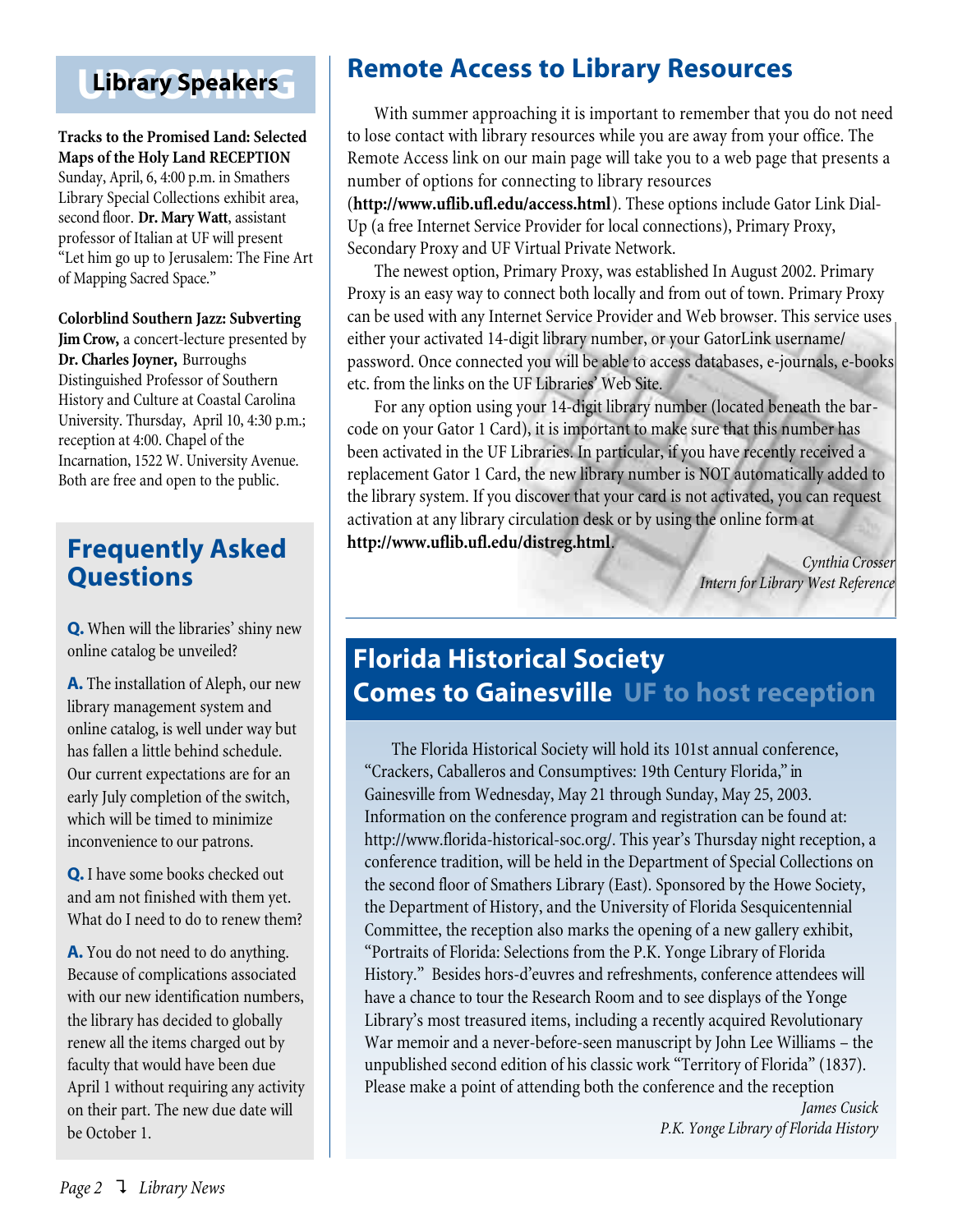## **Libraries Acquire Four-Millionth Volume**

Displaying a commitment to partner with the George A. Smathers Libraries in building the university's intellectual resources, the University Athletic Association has funded an important milestone – the four-millionth volume. The rare book, valued at \$17,000, is *Urania Propitia* written by the first modern-era female astronomer, Maria Cunitz (1610-1664) and is one of only nine copies in existence.



#### **Millionth-Volumes Display**

Stop by the display window of Marston Science Library during April to learn about the four-millionth volume which is represented by photograph to avoid damage to the book. The display also includes photos of the libraries' first, second, and third-millionth volumes. For more information about all of these volumes, see the web site at

**http://www.uflib.ufl.edu/pio/4MillVol/index.htm**.

#### **Librarians Join Medical Faculty to Teach Evidence Based Medicine to Residents**

Linda Butson, assistant director for Outreach Services at the Health Science Center Libraries, and Pam Sherwill, College of Nursing librarian, have collaborated with the College of Medicine's Division of Internal Medicine Residency to bring the resources of the Health Science Center Libraries to the teaching of Evidence Based Medicine (EBM) at Shands Hospital.

In 2001, Department of Internal Medicine faculty approached Butson and Sherwill to collaborate in the training of internal medicine residents. The librarians began by working with first and third year residents once a month to show them the Health Science Center Libraries' online resources. In 2002, two chiefs of residents approached them to take it a step further by participating directly in the Division's morning report at Shands Hospital.

One resident is assigned to sit with the librarian at a laptop connected to the network and search the databases for information relating to the issues that arise during the meeting. Residents do the actual searching themselves. The librarians then learn more about specific research needs of residents.

The response from the medical faculty and chiefs of residents has been very positive. Butson and Sherwill have trained other reference librarians at the Health Science Center Libraries in EBM reference work. They have worked with one generation of chiefs and are scheduling librarians to work with the next generation of morning report teams beginning in July. Residents agree that this collaboration has been a very productive part of their education.

*Tatiana Barr Resource Services*

## **Paul Wartenberg Named Information Technology Coordinator**

Library West has a new Information Technology Coordinator for Humanities and Social Sciences Services. Paul



Wartenberg, a UF graduate in journalism with a master's degree in Library and Information Sciences from the University of South Florida, is now part of the Library West team that assists patrons and staff with computer use and technology issues. He will also work at the reference desk.

Prior to coming to UF, Paul was a librarian with the Broward County Library System, responsible for a computer lab and training. He is an active member of the American Library Association and is on the bibliographies and indexes committee, history division, of the Reference and User Services Association. He published a humorous article on "Squelching Library Theft" in *American Libraries*.

His interests include science fiction and history. He has won several awards for his short stories from a southern Florida writers' group and is an avid Tampa Bay Buccaneers fan.

> *Shelley Arlen Collection Management*



**Joe Aufmuth, GIS librarian in the Government Documents Department, was recently elected mayor of Micanopy.**